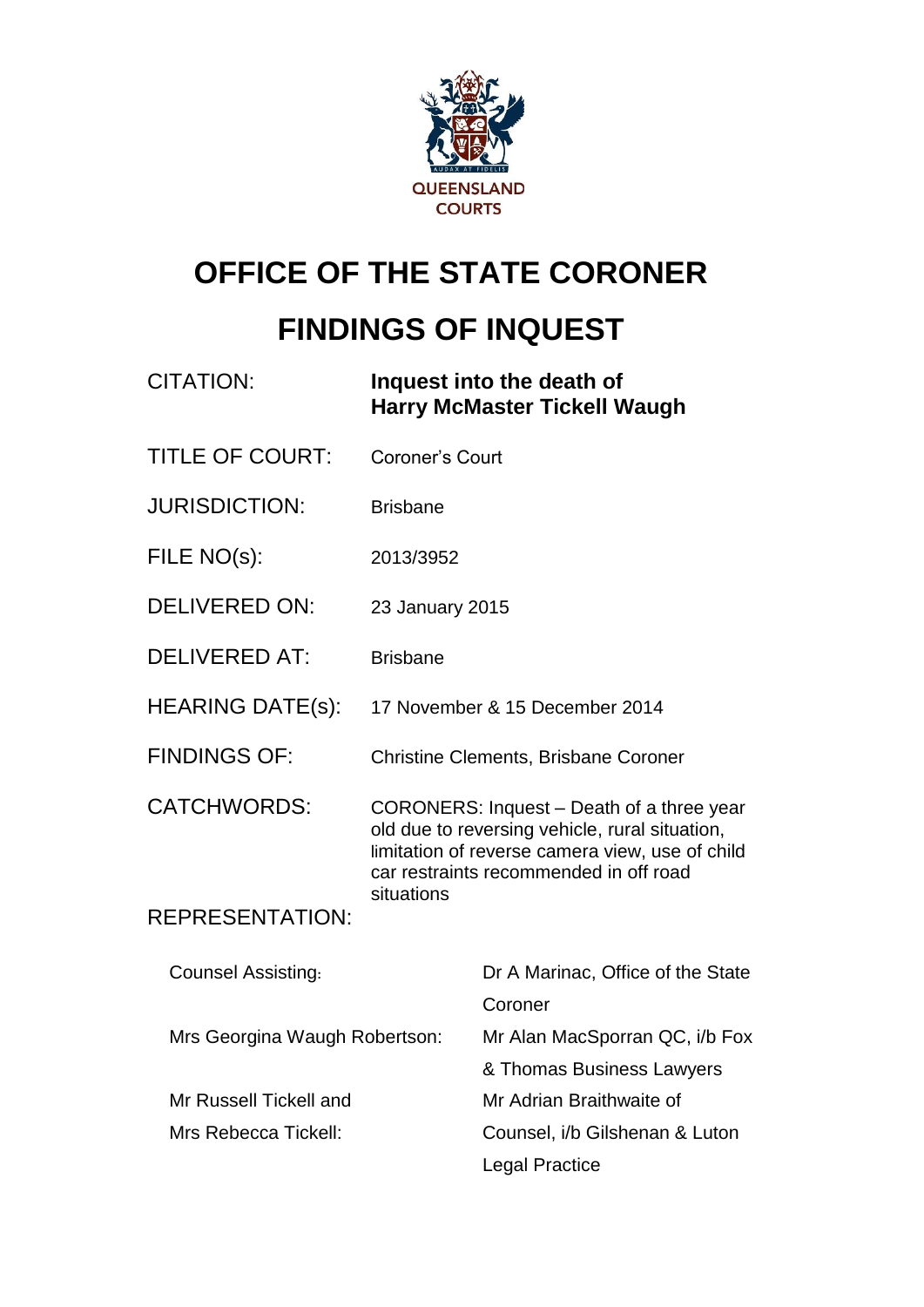### *Introduction*

Harry McMaster Tickell Waugh was born on 9 September 2010 at Toowoomba, Queensland. He died on a rural property at Orkadilla Station, Winneba Road, Morven in Queensland on 4 November 2013. He was three years of age at the time of his death. Harry died after being run over by a reversing Landcruiser station wagon which caused traumatic head injuries including fractures and crushing injury.

Harry's parents are Georgina Margot Waugh Robertson, and Russell Craig Tickell. They were previously a couple but had separated prior to Harry's birth. By the time of Harry's death, Russell Tickell was married to Rebecca Rolfe. Georgina Waugh subsequently married James Robertson.

Harry lived with his mother Georgina in a cottage on Georgina's parents' rural property, 'Bybera'. Harry also spent time with his father Russell and his wife Rebecca and their extended family.

It was evident that Harry was a much loved child who brought joy to his parents and their respective partners and extended families. His death was a shocking tragedy which has devastated the extended family units.

#### *Inquest*

An inquest was convened to make findings required by the *Coroners Act 2003* establishing who, how, when, where and what caused the person to die. Additionally, issues identified included–

- 1. Whether children should be restrained when in moving motor vehicles which are not on roads
- 2. The extent to which drivers should rely on reversing cameras to establish that there are no persons behind their vehicle
- 3. Issues relating to the general safety of children in the vicinity of reversing motor vehicles.

It is important to state that the coroner must not include in the findings any statement that a person is, or may be-

- (a) guilty of an offence; or
- (b) civilly liable for something.<sup>1</sup>

The coroner may however, whenever appropriate, comment on anything connected with a death that relates to–

- (a) public health or safety; or
- (b) the administration of justice; or
- (c) ways to prevent deaths from happening in similar circumstances in the future.

1

 $1$  s45(5)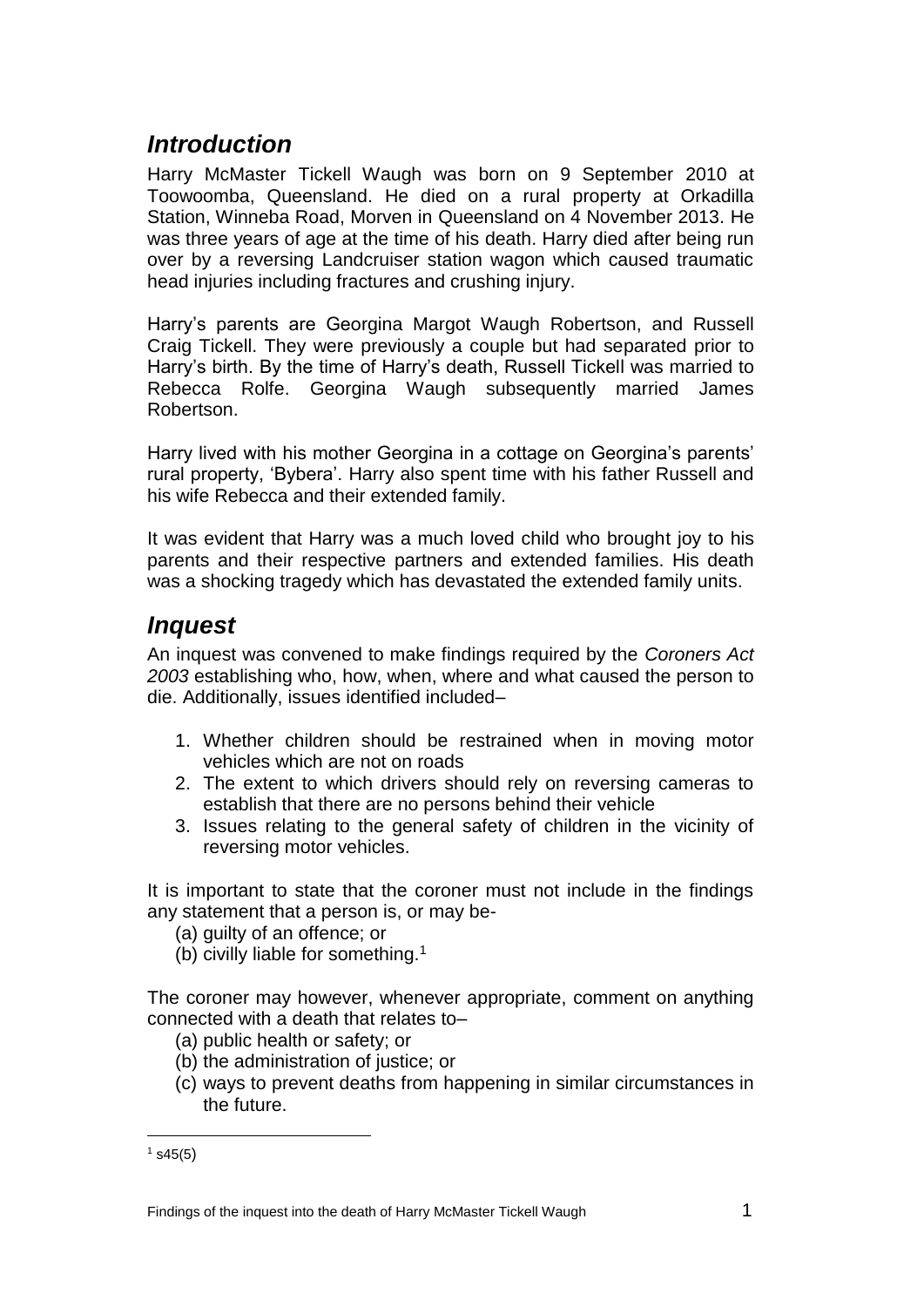The coroner must not include in the comments any statement that a person is, or may be–

- (a) guilty of on offence; or
- (b) civilly liable for something.<sup>2</sup>

#### *The incident*

Harry had been staying with Russell and Rebecca Tickell at Orkadilla for several days. He was due to return to his mother Georgina Robertson on 4 November 2013. Due to Russell's arrangements for a job carting machinery it was Rebecca who was to drive Harry back to St George to his mother. Rebecca had to refuel the vehicle prior to the trip and it was immediately after this that the incident occurred.

Rebecca was directed at the inquest to provide her answers to questions concerning what occurred the day Harry died. This was in accordance with her right to refuse to give oral evidence that could tend to incriminate her. Pursuant to s. 39 of the Coroners Act she was directed to give evidence, including the adoption of her previously sworn statement provided to the investigating police officer.

Rebecca confirmed –

'The car was parked out in front of the house and Harry was in his car seat in the back seat but he wasn't strapped in, he could undo the straps anyway. I drove over to the fuel tank to fill the car up with diesel, the tank is a mobile fuel tank on wheels. I intended on going over to mum's house, which is less than a kilometre away on Orkadilla, after I filled the car to have a coffee with her before I left so Harry could say goodbye to her.'

Rebecca confirmed that Harry spent a lot of time in and around vehicles whilst on the Orkadilla property. She confirmed that this included bulldozers, utilities, tractors and that, unless the vehicle was travelling off the property onto public roads, he would often not be wearing a seat belt or using the child restraint seat. When travelling around the property itself in the Landcruiser he may not be in the child restraint seat unless they were travelling a long distance on the property. She also confirmed that to her knowledge Harry could undo the child restraint. If this occurred they would stop the car immediately and put it back on. She said therefore she thought Harry understood that he was expected to stay in the car seat.

However, she could not say what Harry thought when sometimes he was placed in the car seat restraint and sometimes he was not secured.

Rebecca confirmed that on the day he died she had not placed him in the child restraint when she left the house. She said they were only going a

<sup>&</sup>lt;u>.</u>  $2$  s 46(1) & (3)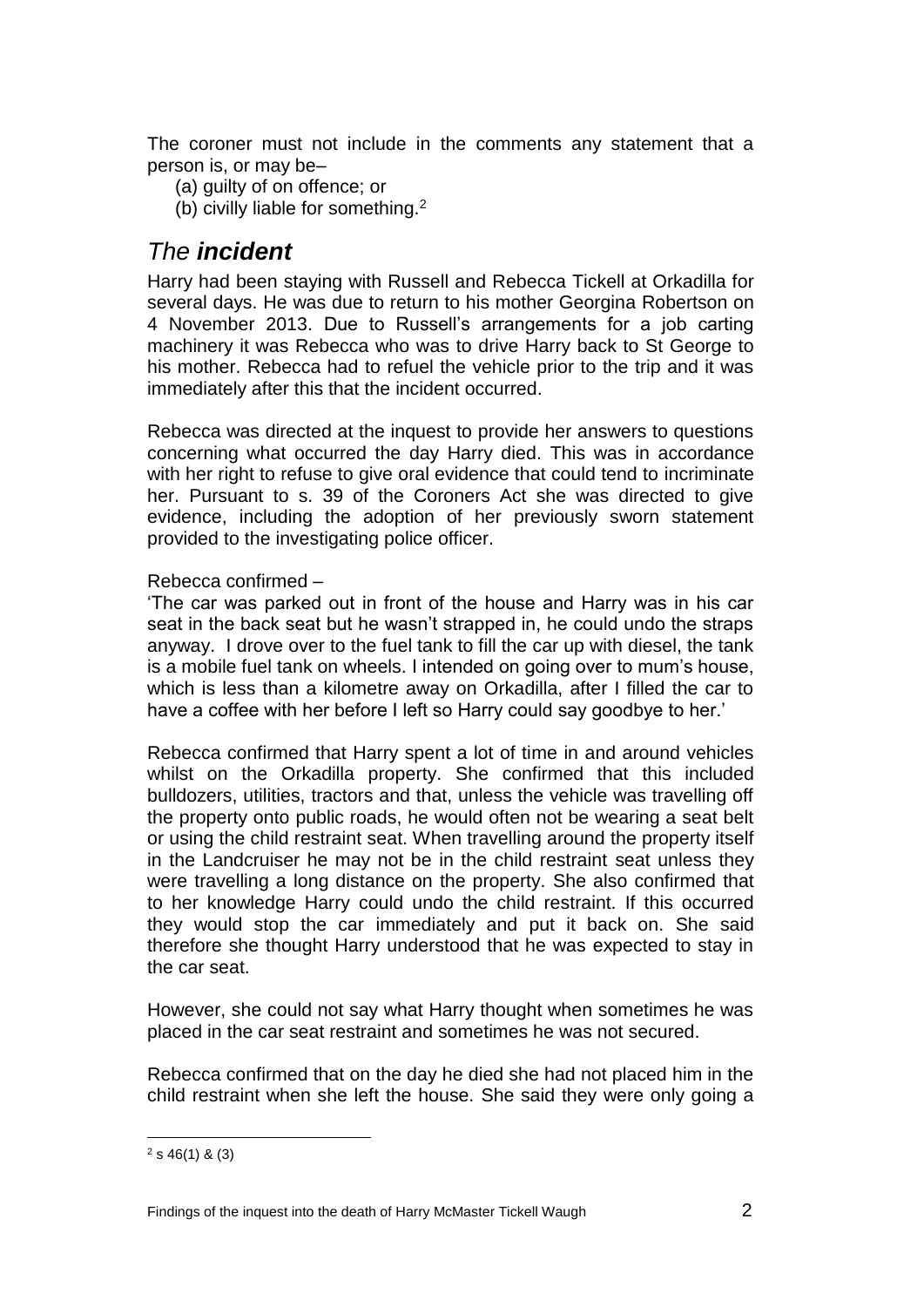short distance to her mother's home and normally they would not strap him in for that distance. She said he would also unbuckle himself. The distance to her mother's house was less than one kilometre.

She described the road surface between the two houses as having a bend in it and five drains. This meant that you had to drive slowly otherwise the rise and fall in the road would cause bumps.

Rebecca confirmed that she first proceeded to the fuel tank which was only some 50 metres away from the house. She got out of the car but left the vehicle running in the park position. She said it was a hot day and she left the ignition on to keep the air conditioner running to keep Harry cool.

Although Harry was not secured in his child restraint seat, the car was in park and she thought the child locks on the vehicle doors in the back of the car were in the lock position.

She said this was always the case when they had Harry to stay with them. They made sure that the child locks were on when they picked Harry up for a visit.

On this occasion Harry had been with them for a few days, possibly four. During that period only Russell and Rebecca had driven the vehicle. However, on the Saturday they had attended a funeral and had an adult rear seat passenger in the vehicle. It was possible the child lock on the door had been flicked off and she confirmed that she did not check the lock on 4 November 2013. She assumed it was still on.

She could not give any other reason why she had not checked other than her assumption.

When she arrived at the fuel tank she asked Harry if he wanted to get out and he said no. She said she remembered she then told him to stay in the car because she was going to fill the car up with fuel.

To do so she had to turn a lever on and then wind the bowser which made a noise. This was in addition to the sound of the engine running with the air conditioner operating.

To operate the fuel bowser you had to step up onto a bar which was at about waist height and balance yourself there. She could not say whether she could see across the vehicle and observe whether or not a car door opened on the other side.

She estimated it took about four minutes to fill the vehicle with fuel.

She said nothing suggested to her that Harry had got out of the vehicle during this period. As far as she was aware he was still inside the vehicle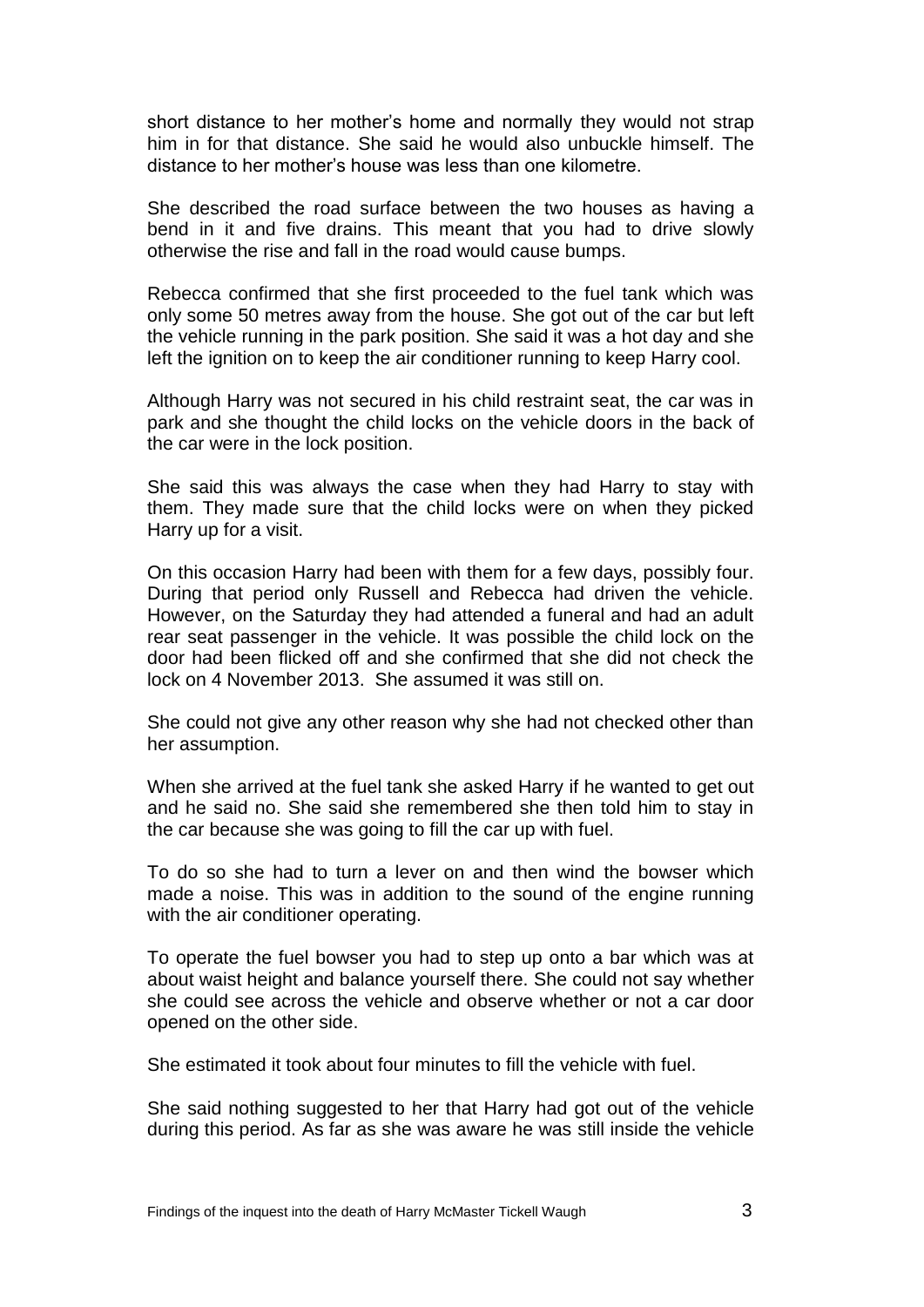when she put the cap back on, replaced the pump and replaced the fuel cap.

After this was completed she confirmed that she did not use any form of phone, radio or any other communication before returning to the vehicle.

She confirmed she assumed that Harry was still sitting in the back seat of the car. She did not visibly check this to be the case. She said possibly she would normally have done so, but had not done so on this occasion.

The car was already running and she put the gear into reverse which activated the automatic rear view camera. She looked into the camera and did not see anything unusual. She described seeing 'dirt'. She agreed that she used the reversing camera but was unaware of any limitations on the view this provided the driver.

She could not remember whether or not she had checked side or rear vision mirrors.

She said it was not necessary for her to walk around the vehicle to get back into the car. She was on the driver's side already and got straight into the vehicle before placing the car into reverse gear.

She said she moved off and then felt something under the wheel. She remembered getting out of the car and seeing Harry.

Until that time she had not realised that Harry was not in the car.

She confirmed she had reversed slowly but had not looked over her shoulder prior to commencing to reverse. She had relied solely on the camera.

She conceded that had she looked over her shoulder she would have realised that Harry was not in the car. (The child seat was positioned on the left hand rear side of the vehicle.)

When she realised that the vehicle had struck Harry she ran to her house and phoned her mother. Although there was a mobile phone in the vehicle it did not usually have service. She rang her mother and told her to call triple zero. She could not remember much after that.

On further questioning, Rebecca explained that she did not think Harry would leave the vehicle as he had not done so before when he had been in her care. This was despite not being in his child restraint seat. She acknowledged that she made the assumption he would remain there. She said this was because he was playing and he had not left the car before whilst in her care. She did not think he could leave the vehicle, again based on her assumption that the child locks were in place.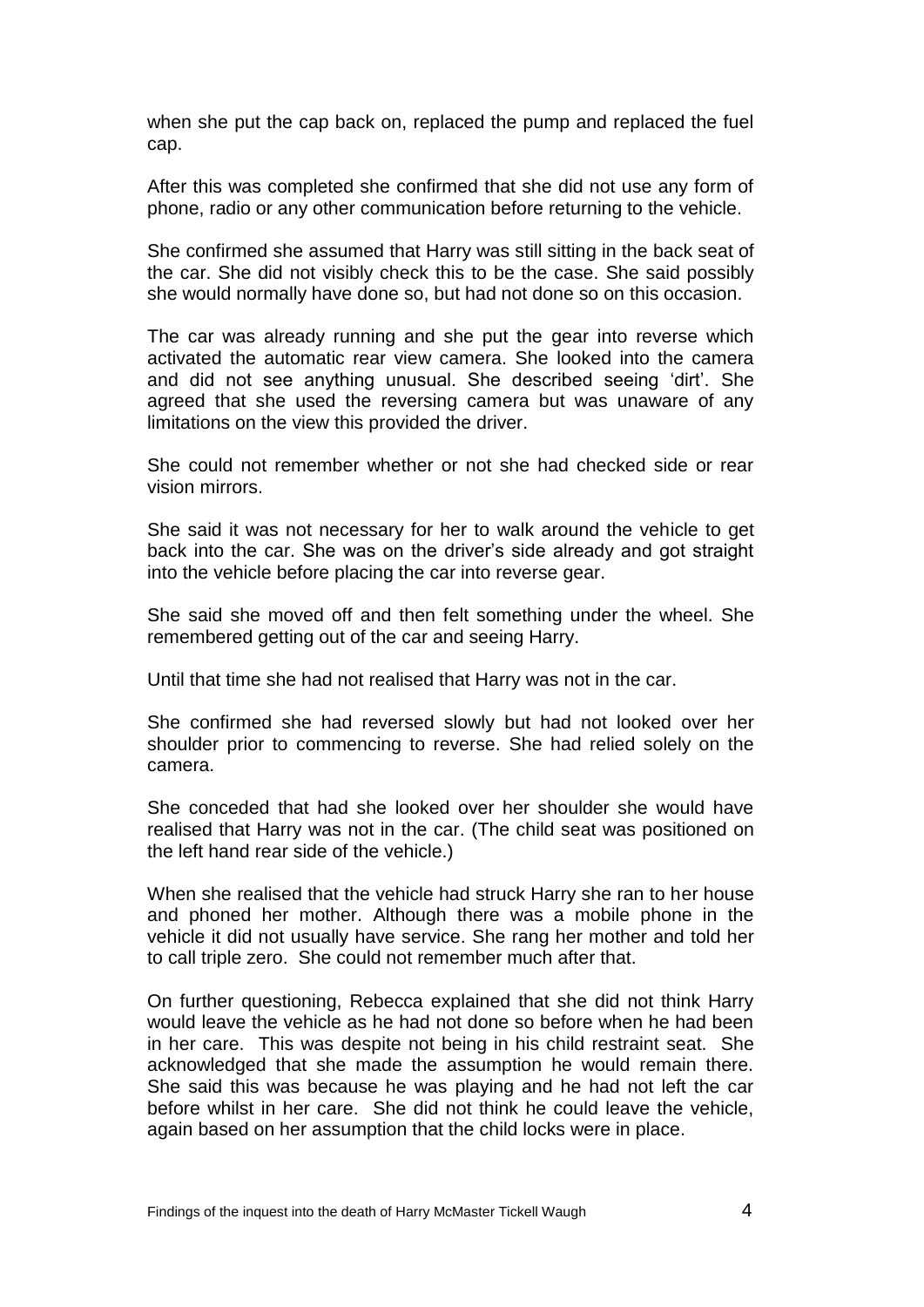Nor had she known Harry to climb through the seats and leave via the front doors which did not have child lock restraints on them. She assumed he was safe in the back seat.

She agreed he was an active child and that he was capable of moving from the back to the front seat.

She explained that the reason she had asked whether Harry wanted to get out of the car was because she had seen Russell's dog at the pump. She thought Harry might like to pat the dog, named Moe. However, he didn't want to. She said she could not explain how or why Harry had exited the vehicle even though it was a possibility that it may have been to do with the dog.

She also conceded that she could not recall visibly looking into the car to check on Harry while she was refuelling it. She could not really answer the question whether or not she could see into the vehicle through the tinted windows but acknowledged that she had not attempted to do so, again assuming that Harry would remain in the vehicle.

She assumed he was playing with a silver box which she thought looked like a tool box. She said they did not carry dangerous tools in the vehicle.

To re-enter the vehicle she had to squeeze herself into the driver's seat on the same side as the bowser, as the short hose meant that the vehicle was positioned quite close to the bowser. She would have been looking forward along the car when she re-entered.

She again confirmed she had not checked the rear vision mirror to confirm Harry was in the car, nor had she spoken to him or called out to him before commencing to reverse the vehicle. She confirmed she had not heard him when she returned to the car. She said he often played quietly.

It was only a matter of seconds before she felt the sensation of something under a tyre. There was no light showing on the dash to indicate any of the doors were open.

She could not recall whether or not she checked the side mirrors but differentiated her likely behaviour had she been in town rather than on the property.

Her answers with respect to what she had done after she realised she had run over Harry indicated the level of her distress. She did not move Harry, but immediately ran to get help. Her memory was very limited about what happened from there. She thought her mother would be best to make the call for emergency services as this would be quicker and her mother would then be able to see to Harry as she was a nurse. She returned close to Harry but did not touch him. She waited for her mother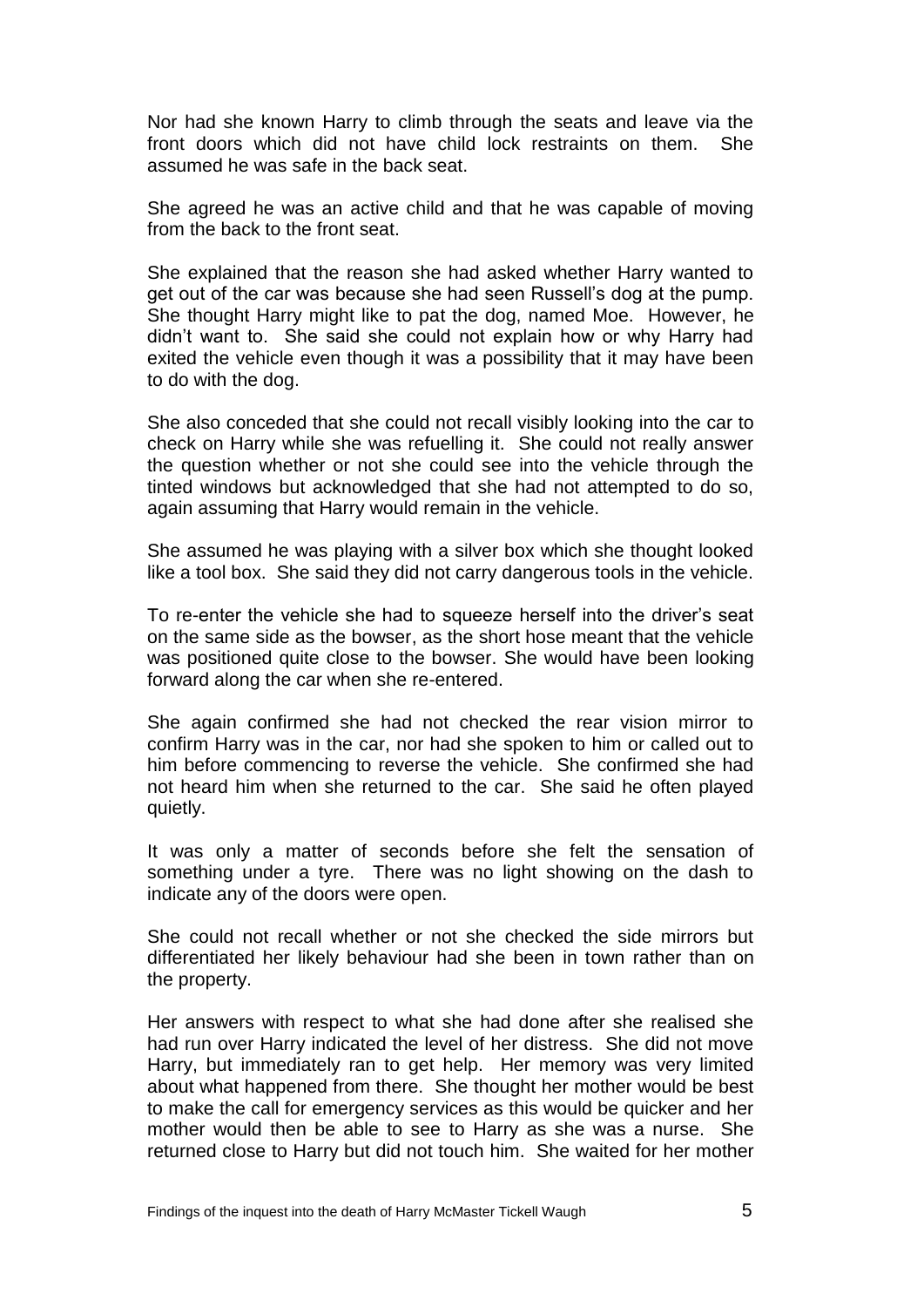and could not remember how her mother arrived. Nor did she have much recollection of speaking with the police officer who subsequently arrived at the scene, Sergeant Thornton. She thought she provided a statement about three weeks later but could not remember details.

She knew who Sergeant Thornton was but had not had direct contact with him previously.

### *The investigation*

Sergeant Gerard Thornton was based at Morven Police Station where he had worked for nine and a half years. He confirmed it was a small rural community with a population of 300 in the division and about 120 people living in the town. He knew most of the people living in the area including the Rolfe and Tickell families. On 4 November he received a phone call from Kathy Rolfe at about 8.10am. She told there had been a terrible accident and that Rebecca Rolfe had run over the little boy, Harry, who was dead. He knew that she was a registered nurse and he accepted the information that Harry was deceased. He attended immediately with another police officer. It was however Sergeant Thornton who managed the scene and investigated the circumstances as his accompanying officer became extremely distressed shortly after arrival.

Sergeant Thornton went to the wrong house initially, (Kathy Rolfe's house), before going to the second house where he found Kathy Rolfe and her daughter, Rebecca. They were sitting on the ground outside and he described Rebecca in an upright foetal position. Sergeant Thornton said Rebecca was extremely distressed and her mother was trying to comfort her. It was impossible to have any conversation with her. She was incoherent with grief and he could not understand her. He could not converse with her or understand her at all, 'let alone take a sample of her breath'. He said he did consider the issue of a breath sample but could not pursue this in the circumstances. He said he was very close to her when he initially tried to speak with her and did not detect any odour of alcohol or any indicia to suggest she was affected by alcohol.

Sergeant Thornton obtained very brief particulars about the little boy, Harry, and he then moved to where Harry was, beneath a sheet.

The ambulance officers were already in attendance and he confirmed with Officer Sandra Gordon that there was no sign of life and Harry was deceased. He removed the sheet and observed Harry who had suffered head injuries. He saw dusty marks on the side of Harry's shorts, the left side of his back and shoulder area. He then went to the vehicle and checked the doors and the positions of the child locks before returning to Rebecca and Kathy Rolfe to find out information about how to contact Harry's mother, Georgina. He was told to check Rebecca's mobile phone in the car, and he ran back to do so, but could not find details. The second officer also checked but could not find information.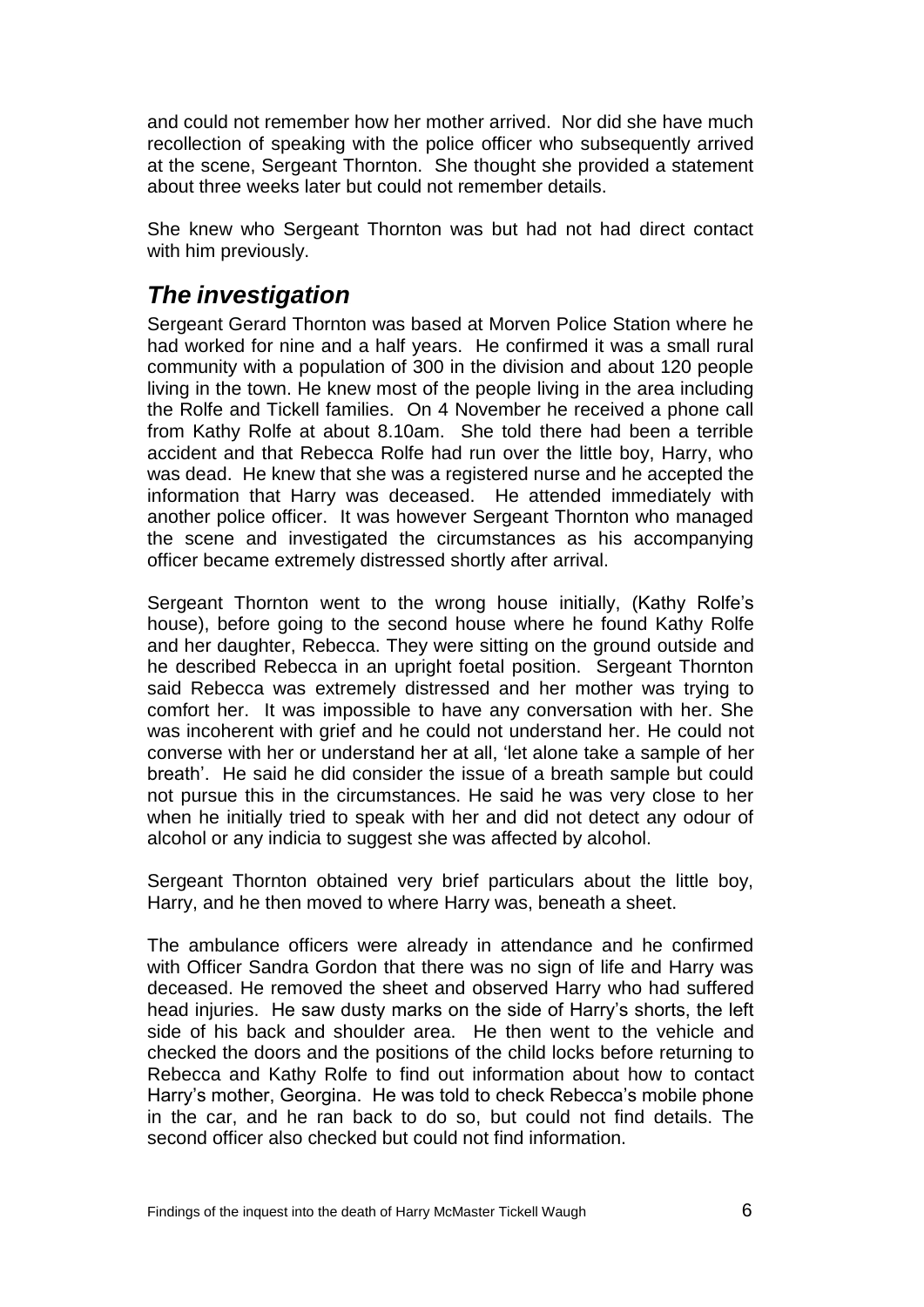He said the police phone only worked while it was in the cradle in the police vehicle. He said it was within fifteen minutes of attending the scene and making a preliminary assessment that he rang the Sergeant at Charleville and asked him to follow up with the notification to Georgina. He had found out by this time that Georgina worked at the Augathella Hospital. There were several phone calls to and from Charleville indicating they had been unsuccessful in reaching the two police officers based at Dirranbandi as they were on their way back to the station and were out of range.

He did not seek out further information from the Tickell or Rolfe families about how else to contact Georgina as he had asked the senior officer in Charleville to follow this up. He turned his attention to the investigation at the scene and relied on the police officers working through Charleville to contact Georgina.

Sergeant Thornton acknowledged that the delay that occurred before Sergeant McLean, who was from the Dirranbandi police, notified Georgina caused her additional distress. He said it should not have happened but it was beyond his control where he was working essentially alone, without radio in a remote location. He could not remain in the police vehicle to make or monitor calls at a time when he was actively investigating the circumstances leading to Harry's death.

He confirmed that although his initial consideration of the information indicated Harry's death had been due to accident, he always assumed a death was suspicious until this had been ruled out. He also acknowledged that a more thorough and comprehensive investigation and report to the coroner would have been helpful to Harry's mother, particularly in the circumstances where his death had occurred elsewhere.

Sergeant Thornton's examination at the scene noted that the child lock on the rear passenger side of the vehicle was activated and in working condition. The child lock on the rear driver's side was not activated although it was in working condition.

He noticed the windows were tinted but you could see through them and he considered the tint to be 'legal'. He commenced taking photographs to record the scene, and Harry, prior to the arrival of specialist officers some two hours later. These photos were important because they recorded dust markings on Harry's clothing that were no longer present when Harry was observed by the pathologist. (Understandably, ambulance officers subsequently made an attempt to clean Harry prior to his father's arrival at the scene in a gesture of kindness to try to reduce the anguish, and to afford Harry dignity as soon as was possible after forensic recording was made. Sergeant Thornton was unaware of this at the time.)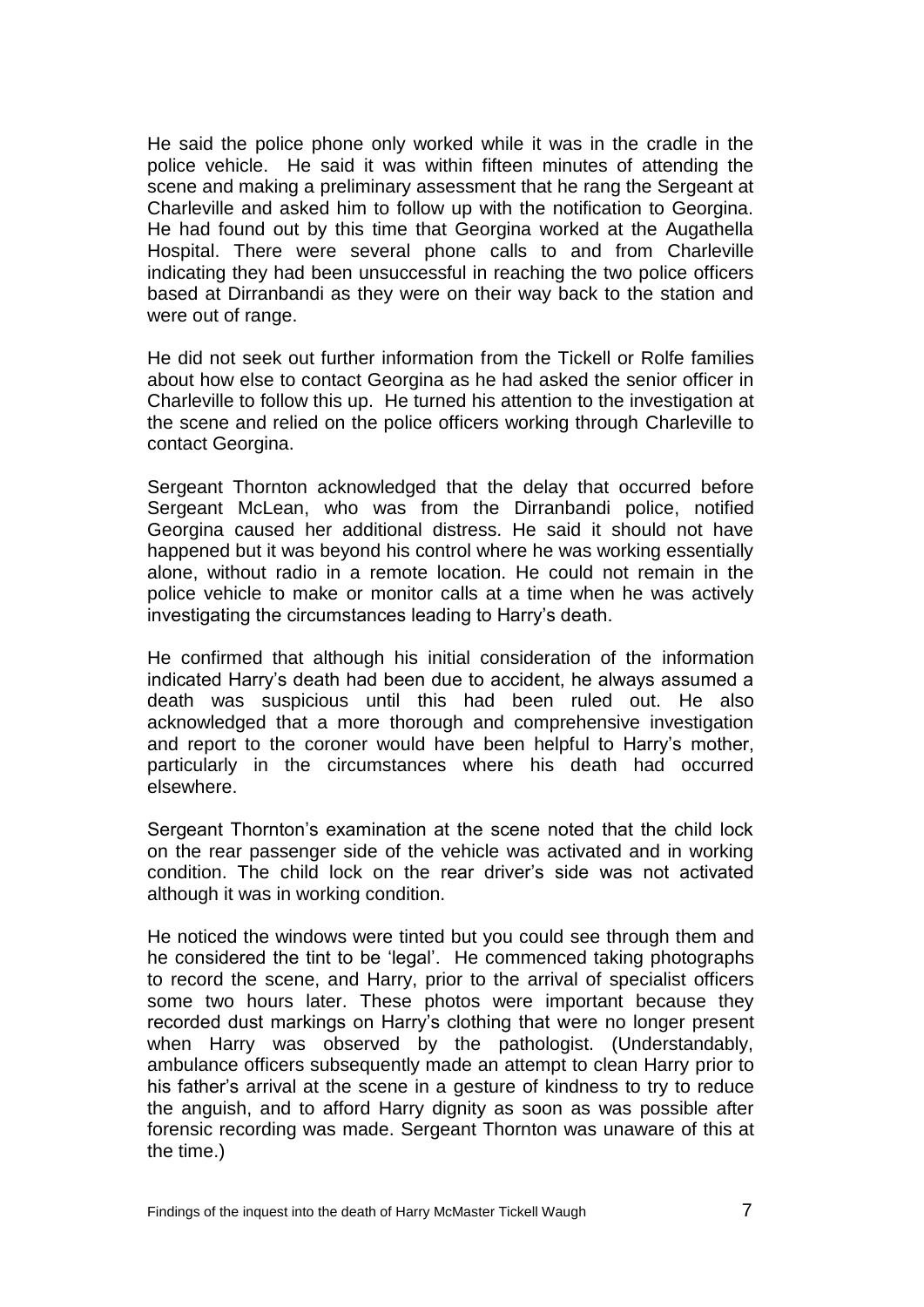He formed the view that Harry had exited from the vehicle and was crouching or in a position on the ground at the left hand rear side of the vehicle when it reversed over him. He had observed marks which he attributed to Harry's fingers on the dusty surface of the vehicle. He observed what he interpreted to be two small finger marks low down on the passenger's side front door. There was no dust on these marks which led him to consider these to be fresh marks.

On the rear passenger's side he saw a small scuff mark on the lower inner corner of the tail light lens, continuing onto the top part of the bumper bar immediately under the tail light. The rear passenger's side mud flap had a substantial recent scuff mark down the centre of the flap.

Sergeant Thornton prepared a diagram of the initial and final position of the vehicle, including the position in which Harry was found. This recorded a distance of some 5.9 metres over which the vehicle had been reversed. He assumed the vehicle's rear and front wheels had passed over Harry. He interpreted the dusty marks on Harry's clothes to be 'most likely' tyre tracks.

He acknowledged that injuries he observed on Harry's legs and arms were bruises and lacerations, and there was no sign of 'breaks'. Nor had the paramedic referred to or suggested any breaks to the limbs. He did not observe anything which suggested to him that Harry had been dragged.

On the basis of his investigations and observations he considered it probable that Harry exited through the front passenger door and walked to the rear of the vehicle. He referred to some soot on Harry's left hand which he associated with the exhaust. (He had not however noticed any marks on the exhaust and did not notice soot on Harry's hand at the time.) He thought Harry might have sat there with the tool box containing the cordless screw driver when the car began to reverse.

As part of his investigation Sergeant Thornton stood up on the bar at the fuel bowser and placed the spout into the vehicle. He confirmed from this position he could not see into the vehicle to where the car seat was. This was due to the acute angle. He later confirmed that if a door opened on the other side of the vehicle and you were looking across the vehicle in that direction at the time, he would expect it would be possible to see the door open.

He was broadly familiar with the type of fuel bowser and said it made minimal noise in operation, and if the car was stopped, (here the engine was said to be running) he would expect a conversation could be heard.

In Sergeant Thornton's experience he had observed that safety restraints were not customarily used in motor vehicles on rural properties generally.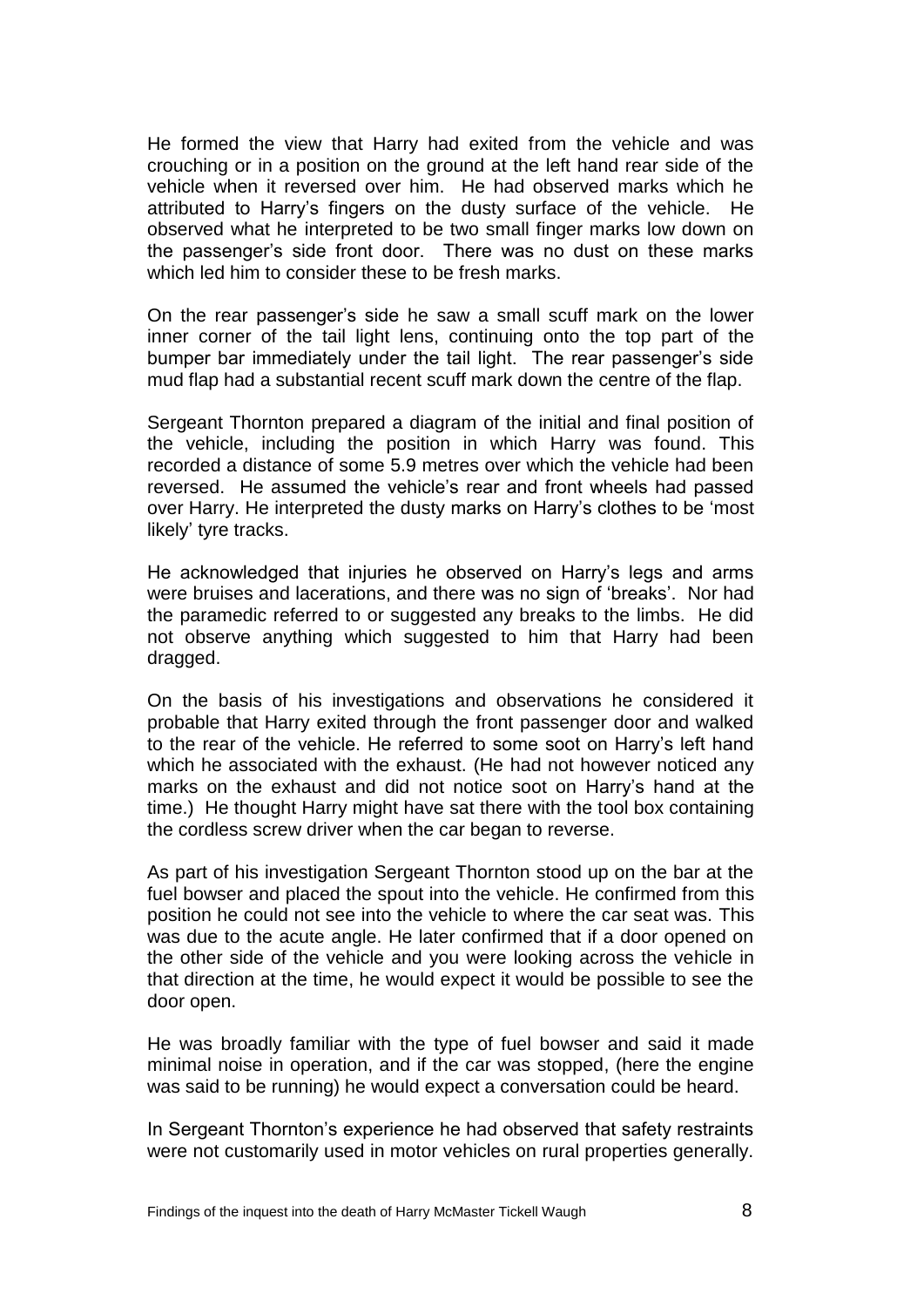Until after Harry's death he considered if he had been asked whether it was advisable to restrain a child in a motor vehicle in a paddock, he would have considered his answer to be no. In twenty-eight years in his role as a police officer he had never come across an incident such as occurred to Harry.

Sergeant Thornton sat in the particular vehicle and checked the rear vision available via the camera. He confirmed he discovered the camera provided a restricted rear view. Subsequent tests to evaluate the extent of the restriction of range of view from the camera utilised a child who was some 11 centimetres taller than Harry. That child was visible when standing at a distance of 1.4 metres behind the rear tyre. At 1.1 metres distance, the child was only visible if leaning outward. Any closer than 90 centimetres and the child could not be seen at all.

Sergeant Thornton was asked questions about the independence of his investigation and he acknowledged this was a primary responsibility which was made difficult by circumstances in small rural communities.

He explained the conclusion he had reached was that the vehicle had reversed over Harry who was in line with the vehicle tracks and that this was consistent with scuff marks on the mud flap and tail light lens. He acknowledged he had not measured marks and considered there was no possibility of matching finger 'prints' in such a dusty environment. He considered there was nothing else to contradict his understanding of what was likely to have happened.

He conceded he had not tested;

- the degree of force required to open and then close the front passenger door, especially in the manner suggested by two fingers
- whether a closing door could be heard above the noise of the engine running and the pump operating
- whether an opening or closing door on the passenger side of the vehicle could be seen from the platform on which a person would stand to operate the bowser.

The last issue of what could be seen while filling the vehicle was not tested, but it can be inferred that it would depend on which direction the person was looking and with which hand the winder mechanism of the bowser pump was being operated. (image 62, photo page 57.) It appears on the basis of the photo, quite likely that if the person was also monitoring whether the vehicle had been filled, that attention would be along the driver's side of the vehicle towards the rear and downwards. In this position the person's back would be toward the front of the vehicle.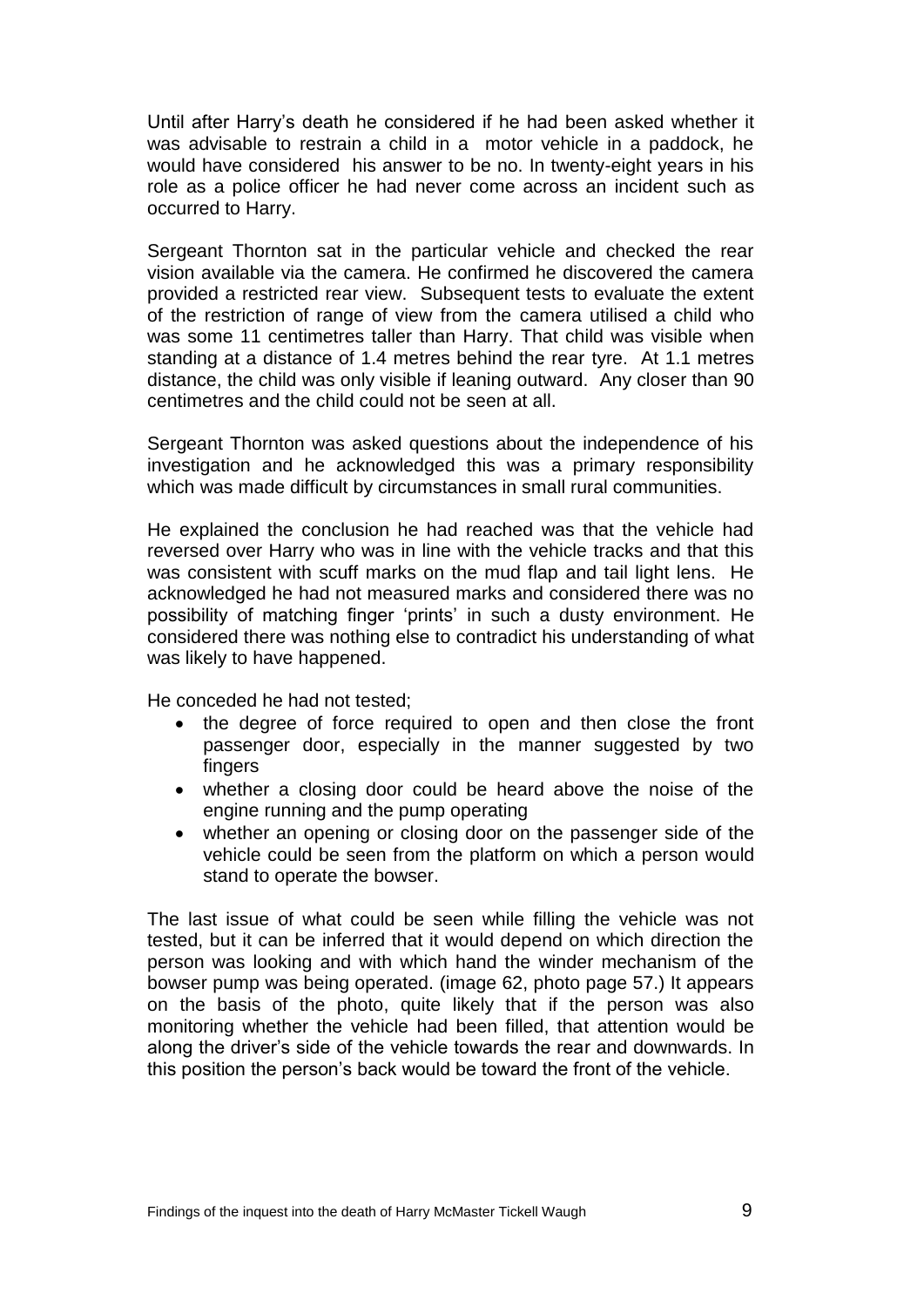Sergeant Thornton had not directly asked Rebecca which hand she used to operate the bowser winder. He had not subsequently taken her back to the scene.

Due to Rebecca's condition at the time he did not ask her any questions about the mechanism by which Harry sustained fatal injury.

Sergeant Thornton disclosed he returned to Orkadilla on the night of 4 November 2013. This was at the request of Rebecca's father, David Rolfe who said that Russell and Rebecca were absolutely distraught and he requested the visit. Sergeant Thornton did so, by way of offering some comfort rather than in any investigative role.

He acknowledged that in the course of that visit he said words to the effect that it was an accident and that this happens once a week somewhere in Australia.

Counsel for Harry's mother suggested to the officer that it was inappropriate and contrary to his role as the independent investigator to express this view at all, and especially prior to the completion of the investigation.

Sergeant Thornton maintained he had exercised his responsibility to investigate Harry's death in an independent manner throughout. He was simply responding to the request to attend because of the level of distress. He said nothing had changed his mind from that day until now that Harry's death was an accident.

He said when he saw Harry's mother Georgina the next day he told her that Harry had been run over by the reversing vehicle and that it was an accident.

He denied saying she would have to wait for the police report.

Sergeant Thornton had not considered the possibility that Harry was between the two wheels on the passenger side when the vehicle began to reverse. All he could say was that this was possible. He could not say whether looking in the side mirror would have provided a view of Harry if he was in such a position.

The statement that was prepared for the coroner from Rebecca Tickell was formed via an initial draft sent by e mail to her and then edited and amended by her. There had been an initial phone conversation on 25 November and the document was signed on 27 November.

He acknowledged this was not an ideal method of obtaining information. Again he said that Rebecca's mother had told him Rebecca was lying in bed, not talking to anyone and not in a fit state to communicate. He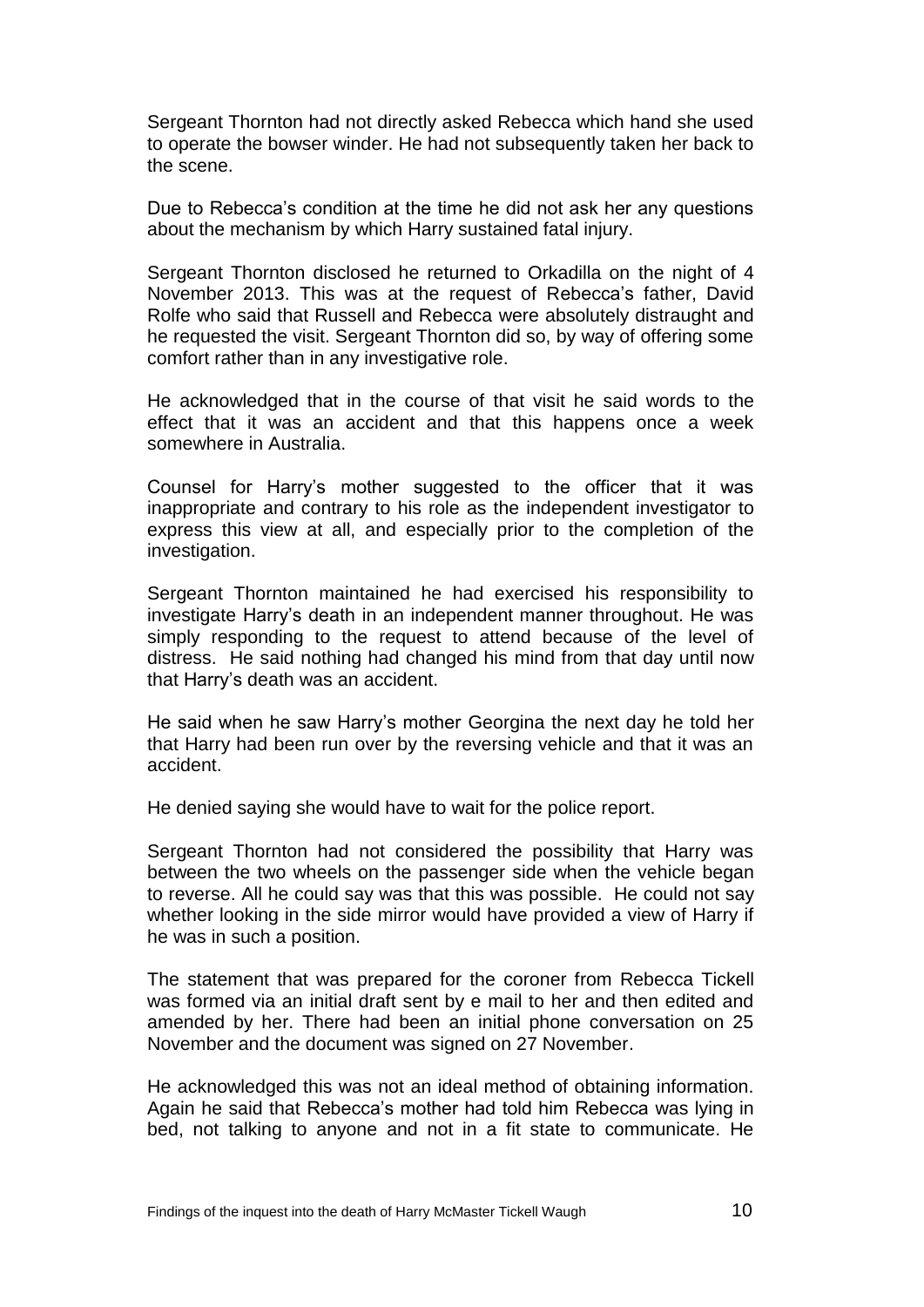considered it would have been most inappropriate to pursue the statement earlier until she was in a fit state to provide information.

He confirmed there was no evidence to suggest the circumstances of Harry's death were anything but accidental.

Overall it is considered that Sergeant Thornton investigated Harry's death in an independent and comprehensive manner. It was unfortunate that there was significant delay before other police officers were able to contact Georgina and inform her of her son's death. This was beyond his control and he had made timely and appropriate arrangements for other officers to contact Georgina.

It was unfortunate that actions taken solely on the basis of human kindness by ambulance officers who cleaned Harry before his father arrived might have caused distress or concern to other family members remote from the scene at the time.

In hindsight Sergeant Thornton recognises that there were some other investigations he could have made to explore the possibilities of:

- how Harry exited the vehicle
- whether an opening door could be seen or heard from across the vehicle while it was being refuelled
- the possibility that Harry was situated to the passenger's side or beneath the vehicle on that side when the vehicle commenced reversing
- whether the side mirrors gave a view down to ground level from the driver's seat.

#### *Autopsy*

The autopsy was authorised to include external and partial internal examination including abdomen, chest and head to the extent necessary to establish the cause of death. Histology and toxicology testing was also undertaken.

Examination was undertaken by the forensic pathologist Dr Roger Guard. 3

Dr Guard concluded Harry died due to ;

- 1 Massive cerebral trauma due to
- 2 Multiple fractures of the skull due to
- 3 Crush injury to the skull from
- 4 Motor vehicle accident

<u>.</u>

<sup>3</sup> Subsequently deceased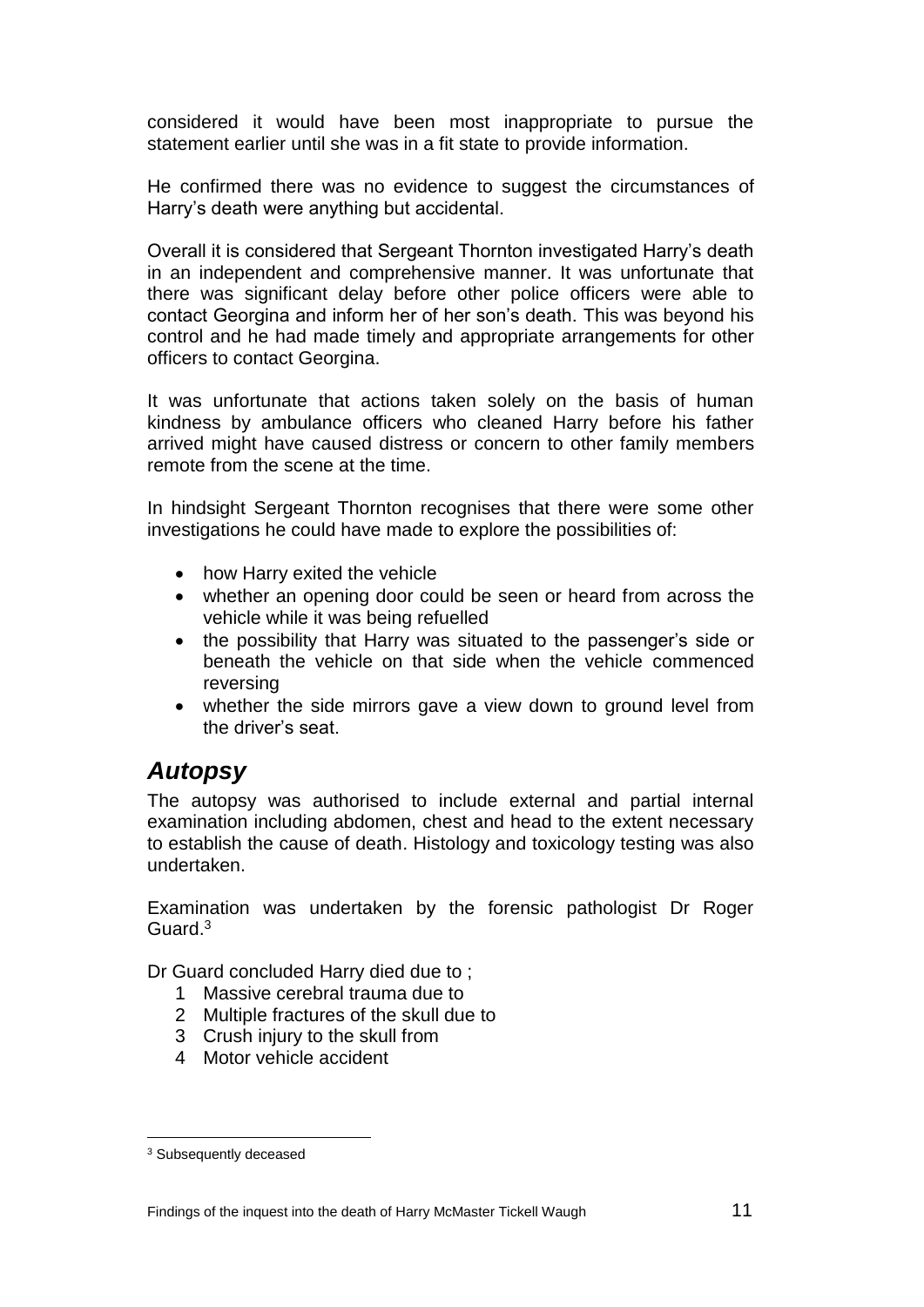#### *Independent expert forensic review*

Dr Robert Hoskins is an experienced expert medical practitioner who was formerly the senior physician and Director for ten years of the Clinical Forensic Medicine Unit. He was requested by Harry's mother's legal representative to review the information and provide his expert opinion as to the manner in which Harry died.

He provided an extremely thorough and independent review of all the medical and forensic evidence pertaining to Harry's death after reviewing all the information available, including the police investigation and the autopsy report.

Overall, Dr Hoskins considered the autopsy was adequate for the described purpose and he made no challenge to the conclusions reached by Dr Guard.

Dr Hoskins noted in his review that following the head injury Harry would have been unable to feel anything from that point on. Loss of consciousness would have been immediate and he would have died between seconds or minutes later. The head injury was non survivable and there was no possibility that cardio pulmonary resuscitation would have made any difference.

Dr Hoskins noted additional injuries to Harry's right arm and forearm, pressure marks above and below the left knee, bruising to the back of the head, bruising to the back of the left shoulder and bruising to the left lower chest. In Dr Hoskins' expert opinion he considered these injuries were more consistent with Harry's body having been rolled or dragged against prominences on the underside of the vehicle leading finally to his head being overrun by the front left tyre.

At the inquest he was asked to consider the proposition advanced by Sergeant Thornton that Harry had been run over by first the rear and then the front tyre of the vehicle as it was reversed.

He was asked to comment on the possibility that Harry was:

- somewhere at the rear of the vehicle before the vehicle reversed, or
- alongside the left-hand side of the vehicle and went underneath the vehicle between the left hand side tyres of the vehicle before the vehicle reversed.

Dr Hoskins said if Harry's head had been run over by the rear and then the front tyre of the vehicle, it was very difficult to explain the injuries to Harry's legs, arm, back and side. He considered it was possible that Harry might have been at the rear of the vehicle in a low position but possibly more to the centre before the vehicle reversed. This caused him to be rolled underneath the vehicle sustaining the injuries to his right arm,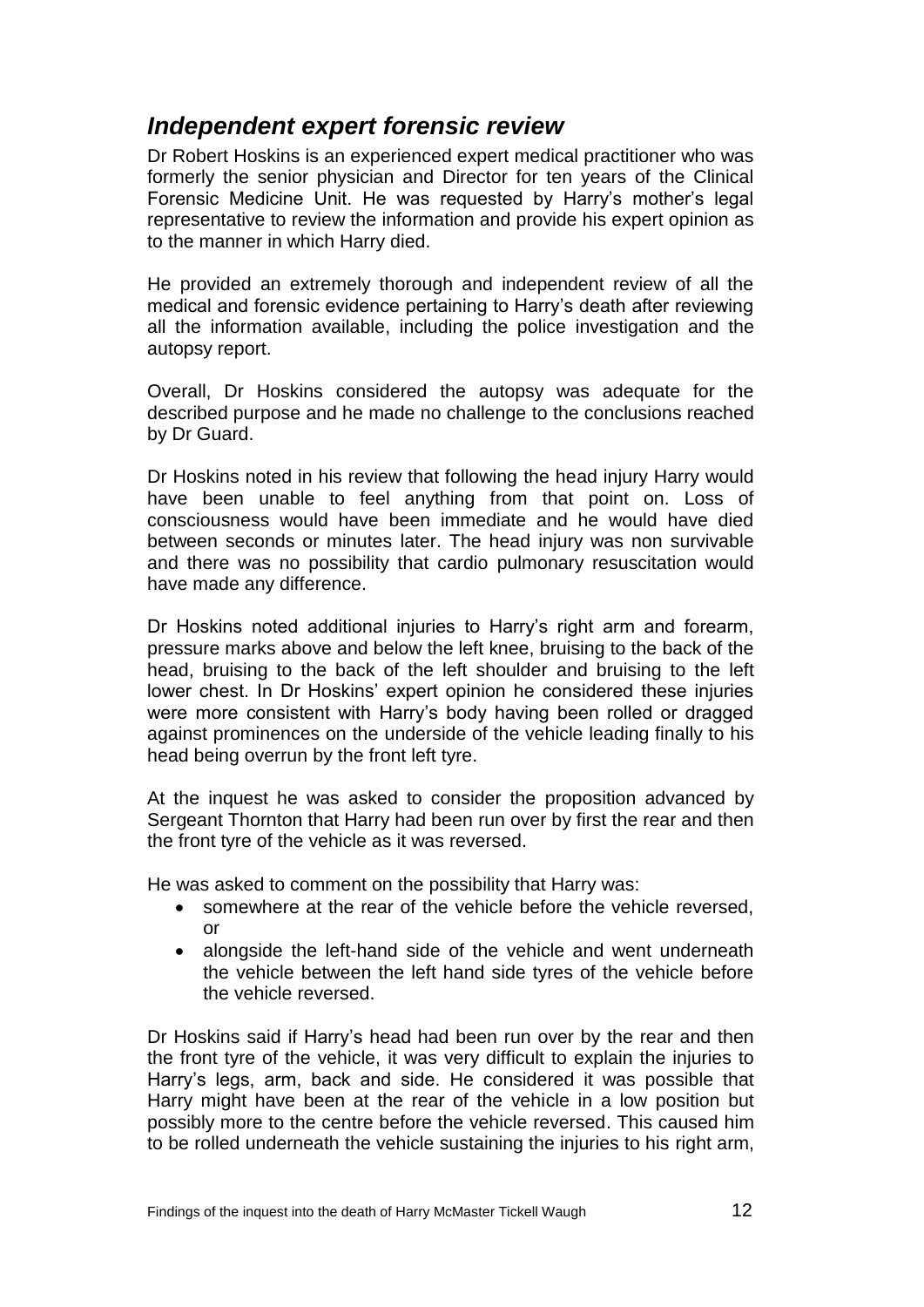left knee, back of shoulder and lower chest before the left front tyre passed over his head.

Equally as likely, Harry might have been in a position at the left-hand passenger side of the vehicle and went underneath the vehicle between the tyres, possibly in relation to the tool kit, or the dog that was present. When the vehicle reversed, the initial rolling injuries occurred before the front left tyre caused the fatal head injuries.

Dr Hoskins' experience qualified him to comment on the initial police report of Harry's death contained in the Form 1 report. He was familiar with the 'sorts of things police will write, as an initial explanation, regarding the cause of a fatality and well ahead of any comprehensive and informed investigation'. He considered such writings were an attempt to 'brief up' in a way that is as helpful as possible. They are written with good intention but in every instance lack the investigative basis or sufficient facts to draw anything more than presumptive conclusions.

In contrast he considered Sergeant Thornton's subsequent statement conveyed a considerable level of knowledge, investigative awareness and common sense at the more thorough end of the spectrum particularly his attempts to understand precisely what happened.

Dr Hoskins also noted Sergeant Thornton's keen empathetic awareness of the sensitivities of the various people with whom he dealt. Collectively, Dr Hoskins considered the overall material provided was both exhaustive and conducted to a very good standard.

In particular Dr Hoskins noted the significance of the test examination of the reverse image camera which showed there was a significant restriction to the range of the camera's view to the rear of the vehicle. The pictures showed that Harry could have been in a position of risk behind the vehicle but not visible in the camera image displayed on the driver's dashboard.

Importantly Dr Hoskins was able to provide an independent and clear assessment of all the information to reassure Harry's mother that the evidence was consistent with the account of what had occurred and the general conclusion of accident reached by the investigating police officer.

#### *Conclusion and findings*

The identity of the deceased was Harry McMaster Tickell Waugh.

Harry died after suffering fatal head injuries when he was run over by a landcruiser driven by Rebecca Tickell. He had been seated in a child seat in the rear passenger left hand area, but was not restrained in that seat when Rebecca exited the vehicle to refuel it at a bowser on the rural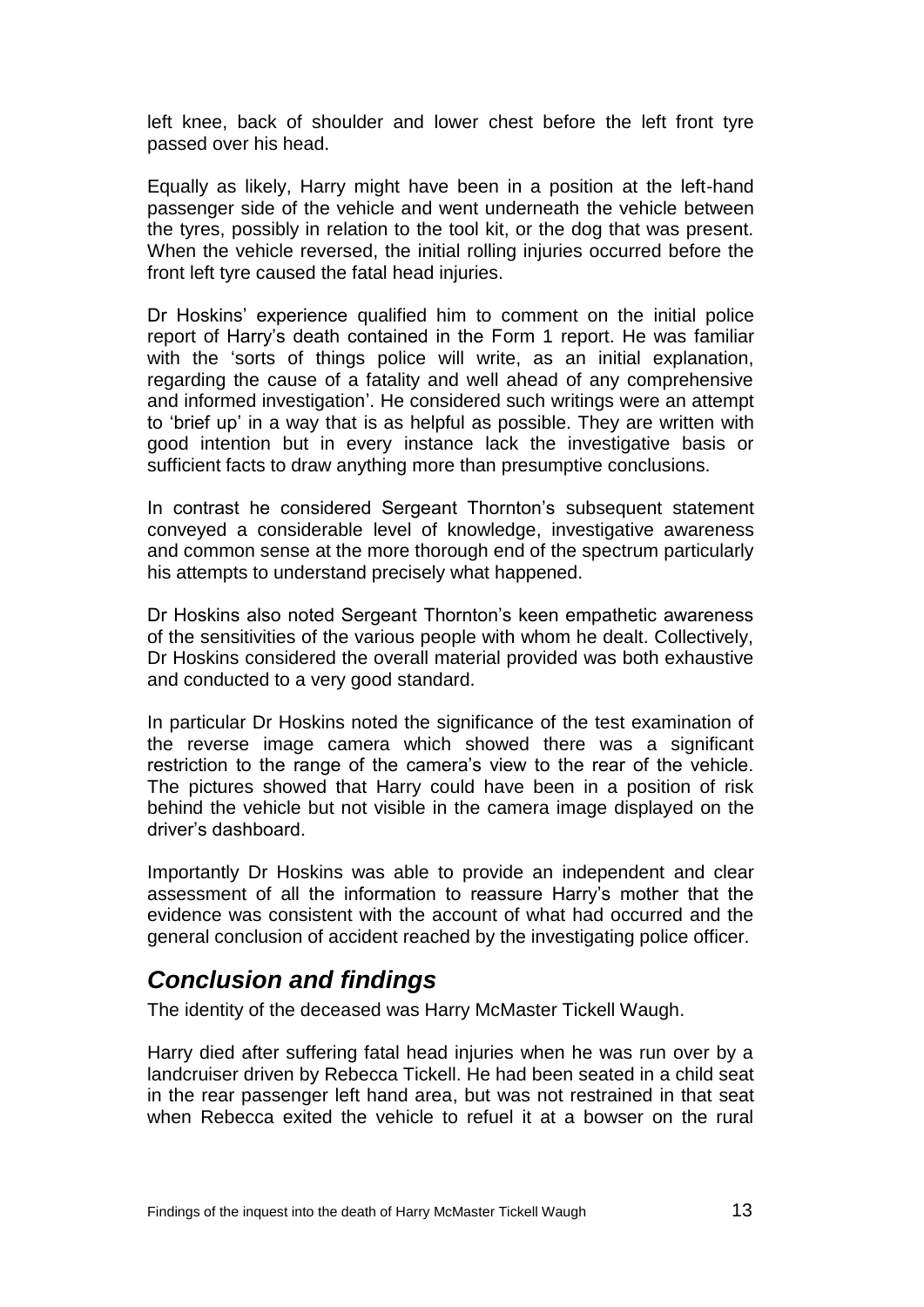property, Orkadilla. There was a distance of about 50 metres that had been travelled from Rebecca's home to the fuel bowser.

Rebecca invited Harry to get out from the vehicle as there was a dog there, but Harry declined. She then told him to stay in the car while she refuelled the vehicle. She was aware Harry was active and could undo the child restraint anyway. She had not experienced Harry getting out of the vehicle by moving from the rear of the vehicle into the front of the vehicle on any previous occasion.

Rebecca left the vehicle running with the air conditioner operating due to the temperature, but placed the vehicle in the park position.

Rebecca assumed the child locks were on in the rear seat doors at the time but had not checked prior to this trip. In fact, the rear left hand side child lock on the passenger door was in the locked position, but the rear right hand side child lock on the passenger door was not in the locked position. There were no child locks on the driver's seat door or the front passenger seat door.

Rebecca was standing on the driver's side of the vehicle balancing on a waist high bar to operate the winder mechanism on the bowser and fill the vehicle. She was aware Harry was playing in the car, possibly with a small silver tool box. She did not see or hear Harry exit the car while she filled the car.

Harry did exit the car, most likely by moving from the rear of the car to the front of the car and then out the front passenger door. He took the small silver tool box with him which held a cordless screw driver/drill set. It is most likely that Harry was then playing with the tool set very close to the rear or passenger side of the vehicle or both.

Rebecca's attention was occupied with the task of refuelling the vehicle whilst balancing on a waist high bar. When she returned to the vehicle she assumed that Harry was still seated in the child restraint seat in the rear left hand position.

Rebecca did not speak with Harry, look over her shoulder or in the rear vision mirror to see Harry. Nor did she secure him into the child seat by the straps and buckles. She looked at the dashboard rear view camera before reversing as the vision she observed showed only dirt. She could not remember whether or not she looked into either side mirror.

There was no audible alarm system connected to the vehicle which could have alerted Rebecca to the presence of something behind the reversing vehicle.

She reversed slowly and felt something under a tyre but could nor say which one. She stopped the vehicle immediately knowing there was a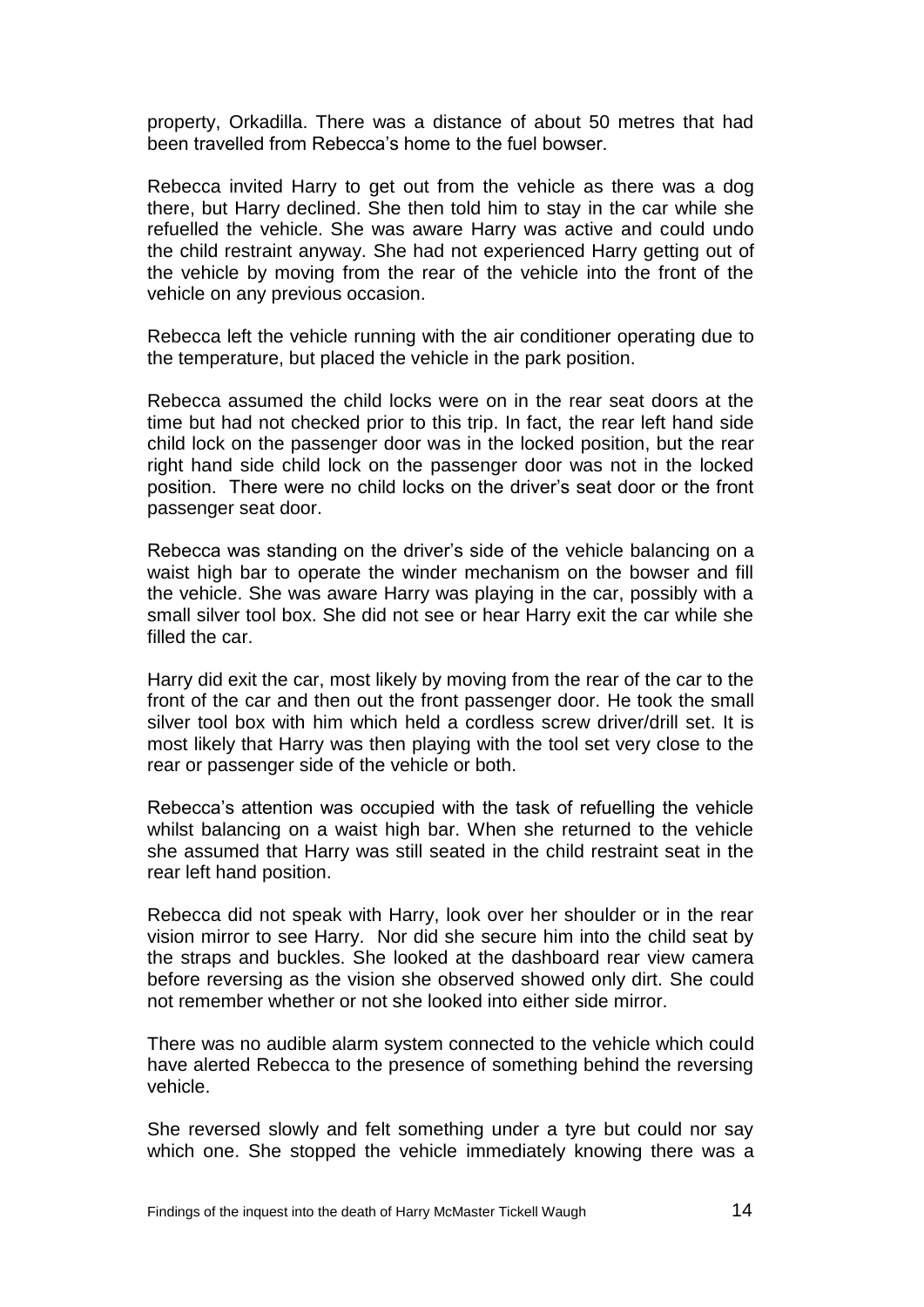dog in the vicinity but still being unaware that Harry was not in the vehicle. The vehicle had moved a distance of 5.9 metres.

Rebecca discovered that it was Harry who had been run over by the vehicle and was at the front towards the left hand side of the vehicle. She saw that he had severe head injuries and ran to her home to call her mother to call the ambulance and for her to attend, as she was a nurse.

Harry was deceased at the scene.

Immediately prior to the vehicle reversing, Harry could have been in two possible positions. The first was very close to the rear of the vehicle, within 90 centimetres, and therefore Harry was unable to be seen in the rear camera. Alternatively, Harry was on the passenger side of the vehicle and entered beneath the vehicle between the front and rear tyres, possibly playing with the tool kit or to see the dog. It is uncertain what side mirror vision was possible in such a position, but Harry might not have been visible in such a position. From either position, when the vehicle reversed, Harry was caught underneath the vehicle and rolled over sustaining injury before suffering the fatal injury when the front tyre passed over his head.

Accepting the evidence of Dr Hoskins about the likely mechanism by which these other injuries occurred, and where he was found, it is concluded that the rear tyre did not pass over Harry's head.

Harry died on 4 November 2013.

He died at 'Orkadilla', 1317 Winneba Road, Morven in Queensland.

Harry died due to head injuries.

(Massive cerebral trauma, due to multiple fractures of the skull, due to crush injury to the skull from motor vehicle accident.)

#### *Section 46 Comments*

Harry's death was preventable. The circumstances leading to his death have been referred to the Director of Prosecutions and reviewed. No criminal charges have been brought.

Tragically a number of young children have been killed when run over by vehicles in close proximity to their homes, often by family members.

Between 2010 and 2014 Australia wide coronial data has documented that 34 children under ten have died in such circumstances. Eight of these children were in rural environments, and two were in Queensland.

Since evidence was heard in this inquest, another small child has died in Queensland after being hit by a reversing vehicle.